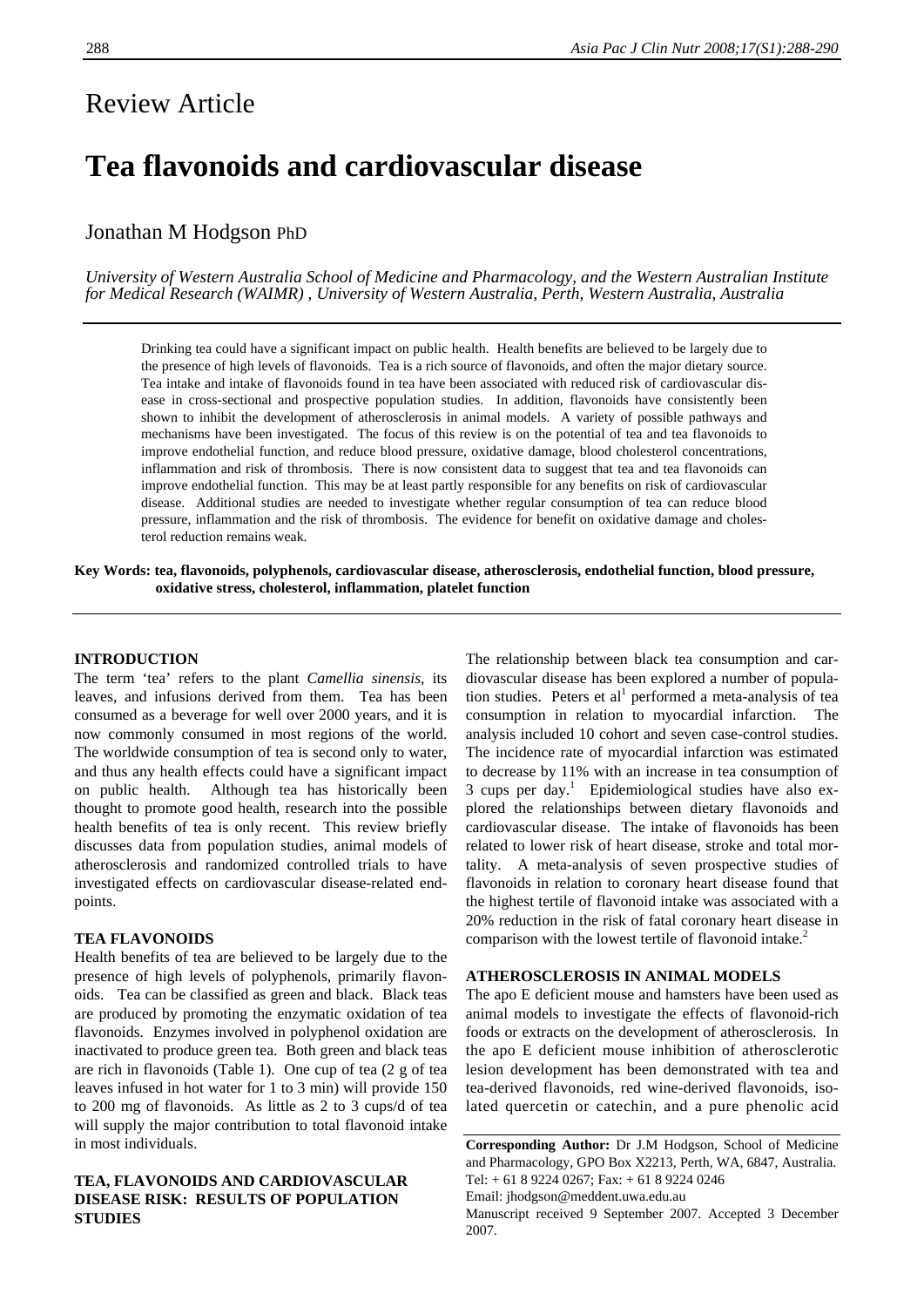| Component                    | Green tea | <b>Black</b> tea |
|------------------------------|-----------|------------------|
| Total flavonoids             | 15-25     | 15-25            |
| Total catechins              | $12 - 18$ | $2 - 3$          |
| (-) Epicatechin              | $1 - 3$   | $<$ 1            |
| (-) Epicatechin gallate      | $3-6$     | $<$ 1            |
| (-) Epigallocatechin         | $3-6$     | $<$ 1            |
| (-) Epigallocatechin gallate | $9 - 13$  | $1 - 2$          |
| Flavonols                    | $2 - 3$   | $1-2$            |
| Theaflavins                  | $<$ 1     | 4                |
| Other polyphenols            | $2 - 4$   | $7 - 15$         |

Table 1. Flavonoid composition of tea: percent by dry weight

derivative from honey. Similar inhibition has been found with red grape extracts in the cholesterol-fed hamster.<sup>3</sup>

## **ENDOTHELIAL FUNCTION**

The development of endothelial dysfunction may contribute to the pathogenesis of cardiovascular disease. One of the most important molecules released by the endothelium is nitric oxide (NO). This molecule is an important regulator of arterial wall tone. Endothelial dysfunction is characterized by the loss of normal endotheliumdependent and NO-mediated vasodilation in the artery.

 Endothelial function may be assessed in a number of ways. Isolated vessels from animals can be used to assess the effects of potentially vasoactive substances *in vitro*. The results of several *in vitro* studies indicate that tea and tea flavonoids cause vasorelaxation of rat aortic rings which is NO and endothelium-dependent. $4$  In humans, one of the main methods has been to use ultrasonography to measure flow-mediated dilatation of conduit vessels, such as the brachial artery. This is a non-invasive technique that measures NO-dependent vasodilation of the artery in response to shear stress induced by increased blood flow. At least eight controlled trials have now investigated the effects of tea or pure flavonoids present in tea on endothelial function using this procedure. Most of these studies have shown a significant improvement in flow-mediated dilatation.<sup>4</sup> Green and black teas appear to have similar effects. Similar improvements have been demonstrated using flavonoids derived from chocolate, but the results of studies using red wine derived flavonoids are less consistent.3

#### **BLOOD PRESSURE**

The results of animal models to investigate the effects of tea and flavonoids derived from tea on blood pressure are inconsistent. Results of population studies suggest that long-term regular ingestion of tea may lower BP.<sup>4</sup> However, because tea intake is generally associated with a range of lifestyle factors which are related to cardiovascular disease risk, controlled trials are needed to address the question.

 Acutely, tea can increase blood pressure. Both flavonoids and caffeine, present in tea at about 3% of dry weight, cause a transient increase in blood pressure in subjects who avoided caffeine for 12 hours or more.<sup>5</sup> The relevance of these acute effects to any longer term effects

of regular consumption is uncertain. In five controlled trials, the short-term regular ingestion of tea for up to 8 weeks has not been found to alter blood pressure in largely normotensive individuals.<sup>3,4</sup> A recent metaanalysis of these trials showed no overall effect on systolic or diastolic blood pressure, whereas analysis of a similar number of trials using flavonoid-rich dark chocolate did show significant blood pressure lowering.<sup>6</sup> It is possible that longer-term effects on vasodilator function may be required to alter vascular tone and blood pressure. There have been no controlled trials investigating the longer-term effects of regular ingestion of tea. Therefore, although there is some support for the idea that tea and tea flavonoids can attenuate the development of hypertension and reduce blood pressure, further trials are needed.

#### **OXIDATIVE DAMAGE**

The antioxidant flavonoids found in tea are suggested to be responsible for reduced cardiovascular disease risk. More than 50 studies now convincingly show that flavonoids possess potent antioxidant activity *in vitro*. However, despite the many animal and human studies in this area, there remains limited evidence that flavonoids can actually inhibit oxidative damage *in vivo*. 7,8 Good support for a lack of systemic antioxidant activity of flavonoids *in vivo* comes from studies showing that inhibition of atherosclerosis in animal models is not associated with markers of change in oxidative damage.<sup>9</sup> Thus, it is possible that antioxidant activity is not an important mechanism for benefits of tea flavonoids on endothelial function, atherosclerosis and cardiovascular disease risk.

#### **CHOLESTEROL**

Results of *in vitro* studies, studies in animal models and population studies suggest that flavonoids could reduce blood cholesterol concentrations. However, many human intervention studies have found little or no change in blood lipid and lipoproteins with increased flavonoid intake from black tea. It is less clear whether flavonoid intake from other sources might improve blood lipid and lipoproteins.<sup>3,8</sup> For black tea, there have been at least seven randomised controlled trials, with all but one showing no significant effect. Thus, if there is an effect of black tea on circulating cholesterol concentrations, it is small. Fewer randomised controlled trials have used green tea, where results are mixed.

#### **INFLAMMATION**

Inflammation is thought to play a significant role in the initiation and progression of vascular disease. Inflammatory processes in the vascular wall may be mediated by a range of factors, such as cytokines, eicosanoids and NO, which in turn modulate cellular signaling, cell growth and differentiation and a variety of other cellular processes. Results of *in vitro* studies suggest that flavonoids present in tea and other foods have effects on inflammatory mediators consistent with anti-inflammatory effects.<sup>10</sup> However, to date there is little support for anti-inflammatory effects in randomized controlled trials. Several studies have shown no effect of regular ingestion of tea for up to 8 weeks on circulating C-reactive protein